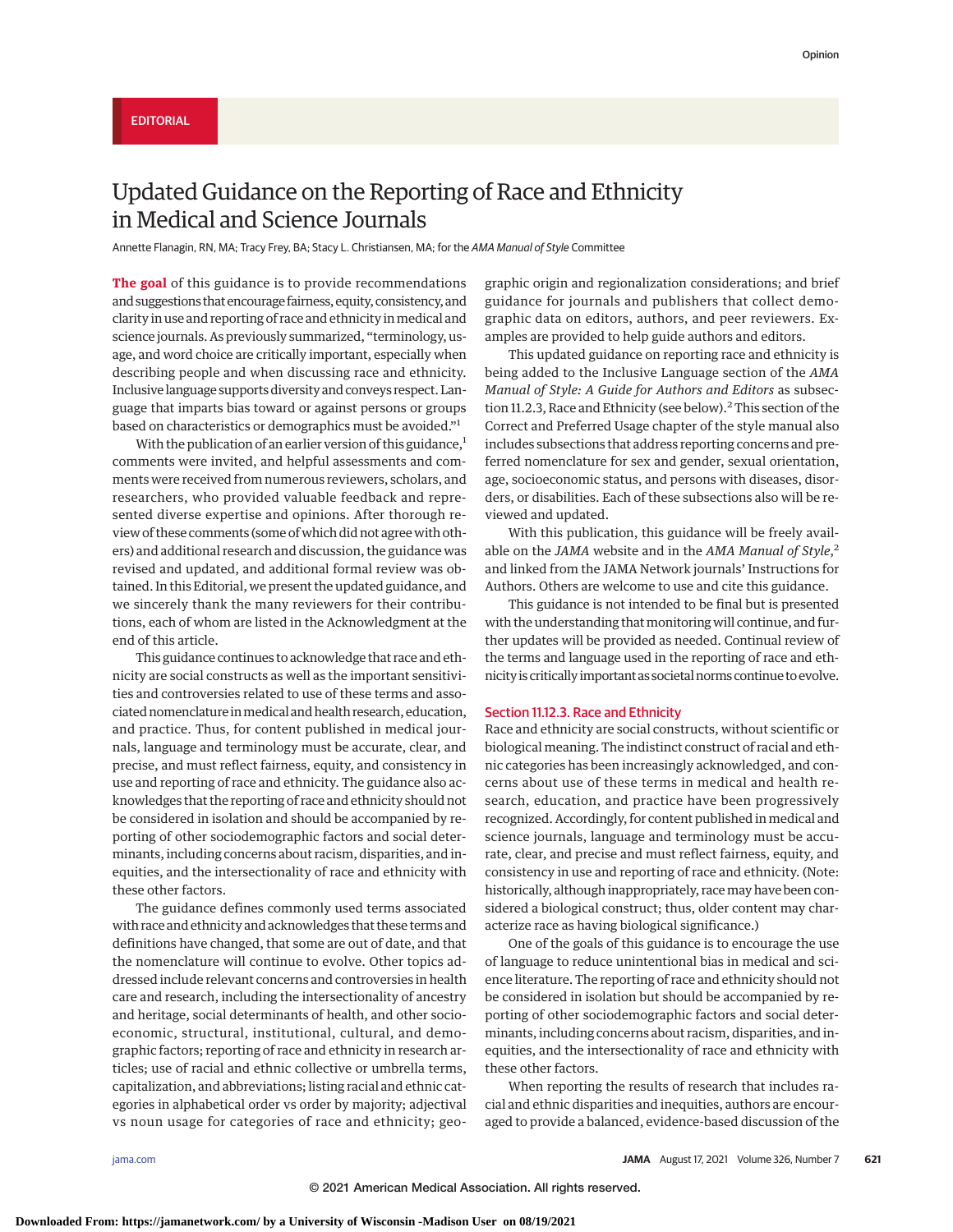implications of the findings for addressing institutional racism and structural racism as these affect the study population, disease or disorder studied, and the relevant health care systems. For example, Introduction and Discussion sections of manuscripts could include implications of historical injustices when describing the differences observed by race and ethnicity. Such discussion of implications can use specific words, such as *racism*, *structural racism*, *racial equity*, or *racial inequity*, when appropriate.

## **Definitions**

The definitions provided herein focus on reporting race and ethnicity. Definitions of broader terms (eg, disparity, inequity, intersectionality, and others) will be included in the overarching Inclusive Language section that contains this subsection.

"Race and ethnicity are dynamic, shaped by geographic, cultural, and sociopolitical forces."3Race and ethnicity are social constructs and with limited utility in understanding medical research, practice, and policy. However, the terms may be useful as a lens through which to study and view racism and disparities and inequities in health, health care, and medical practice, education, and research.<sup>3-5</sup> Terms and categories used to define and describe race and ethnicity have changed with time based on sociocultural shifts and greater awareness of the role of racism in society. This guidance is presented with that understanding, and updates have been and will continue to be provided as needed.

The terms *race* (first usage dating back to the 1500s) and ethnicity (first usage dating back to the late 1700s)<sup>6</sup> have changed and continue to evolve semantically. The *Oxford English Dictionary* currently defines *race* as "a group of people connected by common descent or origin" or "any of the (putative) major groupings of mankind, usually defined in terms of distinct physical features or shared ethnicity" and *ethnicity* as "membership of a group regarded as ultimately of common descent, or having a common national or cultural tradition."<sup>7</sup> For example, in the US, ethnicity has referred to Hispanic or Latino, Latina, or Latinx people. Outside of the US, other terms of ethnicity may apply within specific nations or ancestry groups. As noted in a lexicographer's post on the *Conscious Style Guide*, race and ethnicity are difficult to untangle.<sup>6</sup> In general, *ethnicity* has historically referred to a person's cultural identity (eg, language, customs, religion) and *race* to broad categories of people that are divided arbitrarily but based on ancestral origin and physical characteristics.<sup>6</sup> Definitions that rely on external determinations of physical characteristics are problematic and may perpetuate racism. In addition, there is concern about whether these and other definitions are appropriate or out-of-date<sup>8</sup> and whether separation of subcategories of race from subcategories of ethnicity could be discriminatory, especially when used by governmental agencies and institutions to guide policy, funding allocations, budgets, and datadriven business and research decisions.<sup>9</sup> Thus, proposals have been made that these terms be unified into an aggregate, mutually exclusive set of categories as in "race and ethnicity."<sup>10</sup> (See Additional Guidance for Use of Racial and Ethnic Collective Terms.)

The term *ancestry* refers to a person's country or region of origin or an individual's lineage of descent. Another characteristic of many populations is *genetic admixture*, which refers to genetic exchange among people from different ancestries and may correlate with an individual's risk for certain genetic diseases.3 Ancestry and genetic admixture may provide more useful information about health, population health, and genetic variants and risk for disease or disorders than do racial and ethnic categories.<sup>3</sup>

Although race and ethnicity have no biological meaning, the terms have important, albeit contested, social meanings. Neglecting to report race and ethnicity in health and medical research disregards the reality of social stratification, injustices, and inequities and implications for population health,  $3,4$ and removing race and ethnicity from research may conceal health disparities. Thus, inclusion of race and ethnicity in reports of medical research to address and further elucidate health disparities and inequities remains important at this time.

According to the "Health Equity Style Guide for the COVID-19 Response: Principles and Preferred Terms for Non-Stigmatizing, Bias-Free Language" of the Centers for Disease Control and Prevention (CDC), *racism* is defined as a "system of structuring opportunity and assigning value based on the social interpretation of how one looks…("race"), that unfairly disadvantages some individuals and communities, unfairly advantages other individuals and communities, and undermines realization of the full potential of our whole society through the waste of human resources."<sup>11</sup> Note that racism and prejudice can occur without phenotypic discrimination.

Jones<sup>12</sup> and the CDC style guide<sup>11</sup> have defined 3 levels of racism.

*Systemic, institutionalized, and structural racism*: "Structures, policies, practices, and norms resulting in differential access to the goods, services, and opportunities of society by 'race' (eg, how major systems—the economy, politics, education, criminal justice, health, etc—perpetuate unfair advantage)."<sup>11</sup> The Associated Press (AP) Stylebook advises to not shorten these terms to "racism," to avoid confusion with the other definitions.<sup>13</sup>

*Interpersonal and personally mediated racism*: "Prejudice and discrimination, where prejudice is differential assumptions about the abilities, motives, and intents of others by 'race,' and discrimination is differential actions towards others by 'race.' These can be either intentional or unintentional."<sup>11</sup>

*Internalized racism*: "Acceptance by members of the stigmatized 'races' of negative messages about their own abilities and intrinsic worth."<sup>11</sup>

# Concerns, Sensitivities, and Controversies in Health Care and Research

There are many examples of reported associations between race and ethnicity and health outcomes, but these outcomes may also be intertwined with ancestry and heritage, social determinants of health, as well as socioeconomic, structural, institutional, cultural, demographic, or other factors.<sup>3,4,14</sup>Thus, discerning the roles of these factors is difficult. For example, a person's ancestral heritage may convey certain healthrelated predispositions (eg, cystic fibrosis in persons of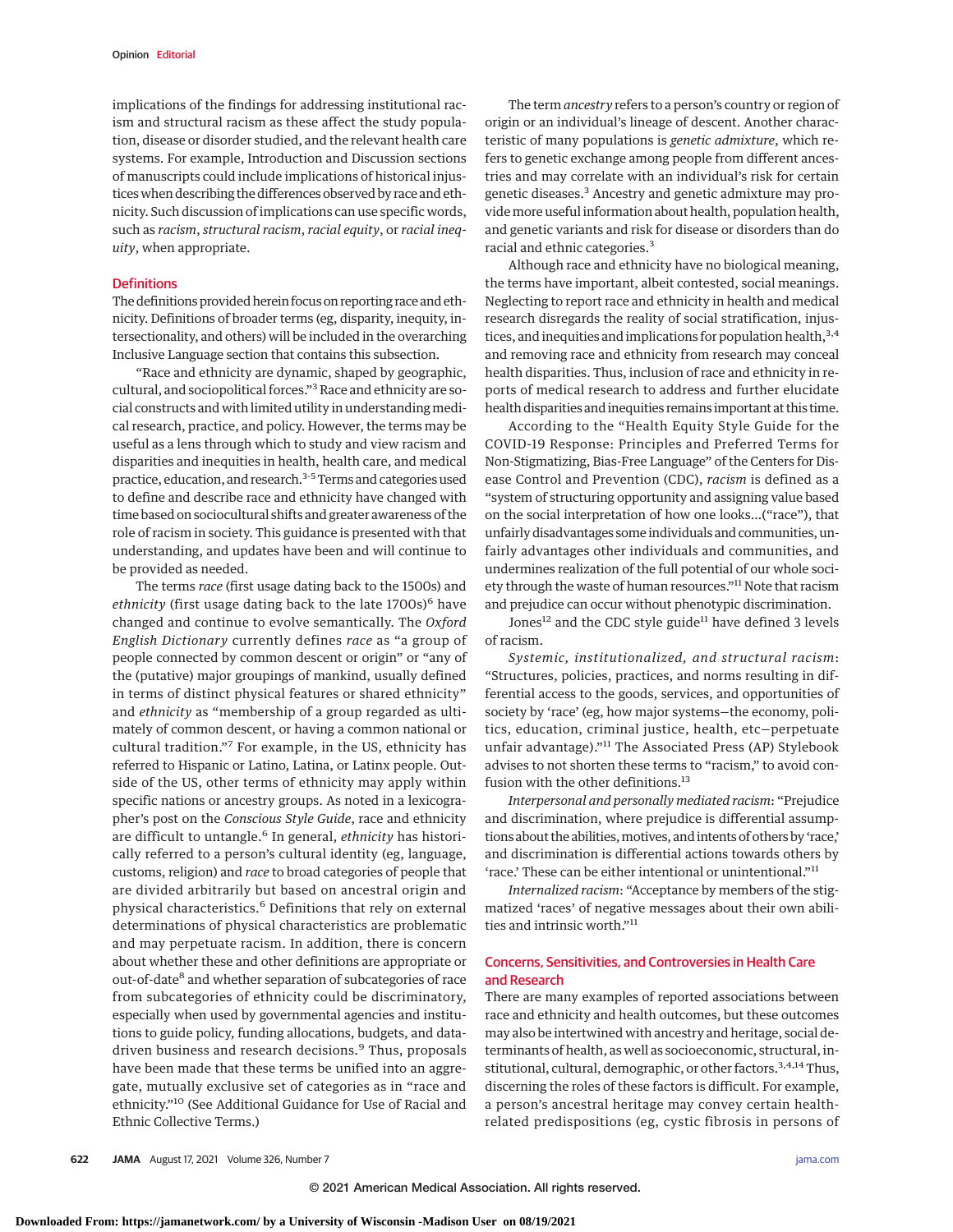Northern European descent and sickle cell disease reported among people whose ancestors were from sub-Saharan Africa, India, Saudi Arabia, and Mediterranean countries); however, such perceptions have resulted in underdiagnosis of these conditions in other populations.<sup>15</sup>

Also, certain groups may bear a disproportionate burden of disease compared with other groups, but this may reflect individual and systemic disparities and inequities in health care and social determinants of health. For example, according to the US National Cancer Institute, the rates of cervical cancer are higher among Hispanic/Latina women and Black/African American women than among women of other racial or ethnic groups, with Black/African American women having the highest rates of death from the disease, but social determinants of health and inequities are also associated with a high prevalence of cervical cancer among these women.<sup>16</sup> The American Heart Association summarizes similar disparities in cardiovascular disease among Black individuals in the US compared with those from other racial and ethnic groups.<sup>17</sup>

Identifying the race or ethnicity of a person or group of participants, along with other sociodemographic variables, may provide information about participants included in a study and the potential generalizability of the results of a study and may identify important disparities and inequities. Researchers should aim for inclusivity by providing comprehensive categories and subcategorieswhere applicable.Many peoplemay identify with more than 1 race and ethnicity; therefore, categories should not be considered absolute or viewed in isolation.

However, there is concern about the use of race in clinical algorithms and some health-based risk scores and databases because of inapplicability to some groups and the potential for discrimination and inappropriate clinical decisions. For example, the use of race to estimate glomerular filtration rates among Black adults has become controversial for several reasons.18-21 Oversimplification of racial dichotomies can be harmful, such as in calculating kidney function, especially with racial inequities in kidney care. In this context, health inequities among populations should be addressed rather than focusing solely on differences in racial categories (eg, Black vs White adults with kidney disease). $21$  Another example is the Framingham Risk Score, which was originally developed from a cohort of White, middle-class participants in the US included in the Framingham Heart Study and may not accurately estimate risk in other racial and ethnic populations. Similar concerns have been raised about genetic risk studies based on specific populations or that do not include participants from other groups (eg, a genome-wide association study that reports a genetic association with a specific disease or disorder based solely on a population of European descent).<sup>22</sup> Use caution in interpreting or generalizing findings from studies of risk based on populations of individuals representing specific or limited racial and ethnic categories.

# Guidance for Reporting Race and Ethnicity in Research Articles

The JAMA Network journals include the following guidance for reporting race and ethnicity and other demographic information in research articles in the Instructions for Authors.<sup>23</sup>

Demographic Information

Aggregate, deidentified demographic information (eg, age, sex, race and ethnicity, and socioeconomic indicators) should be reported for research reports along with all prespecified outcomes. Demographic variables collected for a specific study should be indicated in the Methods section. Demographic information assessed should be reported in the Results section, either in the main article or in an online supplement or both. If any demographic characteristics that were collected are not reported, the reason should be stated. Summary demographic information (eg, baseline characteristics of study participants) should be reported in the first line of the Results section of the Abstract.

With regard to the collection and reporting of demographic data on race and ethnicity:

- The Methods section should include an explanation of who identified participant race and ethnicity and the source of the classifications used (eg, self-report or selection, investigator observed, database, electronic health record, survey instrument).
- If race and ethnicity categories were collected for a study, the reasons that these were assessed also should be described in the Methods section. If collection of data on race and ethnicity was required by the funding agency, that should be noted.
- Specific racial and ethnic categories are preferred over collective terms, when possible. Authors should report the specific categories used in their studies and recognize that these categories will differ based on the databases or surveys used, the requirements of funders, and the geographic location of data collection or study participants. Categories included in groups labeled as "other" should be defined.
- Categories should be listed in alphabetical order in text and tables.
- Race and ethnicity categories of the study population should be reported in the Results section.

#### Examples

Reporting race and ethnicity in this study was mandated by the US National Institutes of Health (NIH), consistent with the Inclusion of Women, Minorities, and Children policy. Individuals participating in the poststudy survey were categorized as American Indian or Alaska Native, Asian, Black or African American, Hispanic or Latino, Native Hawaiian or Other Pacific Islander, or White based on the NIH Policy on Reporting Race and Ethnicity Data. Children's race and ethnicity were based on the parents' report.

Race was self-reported by study participants, and race categories (Black andWhite) were defined by investigators based on the US Office of Management and Budget's Revisions to the Standards for the Classification of Federal Data on Race and Ethnicity. Given that racial residential segregation is distinctively experienced by Black individuals in the US, the analytical sample was restricted to participants who self-identified as Black.

In this genome-wide association study, participants were from 8 African countries (ie, Kenya, Mozambique, Namibia,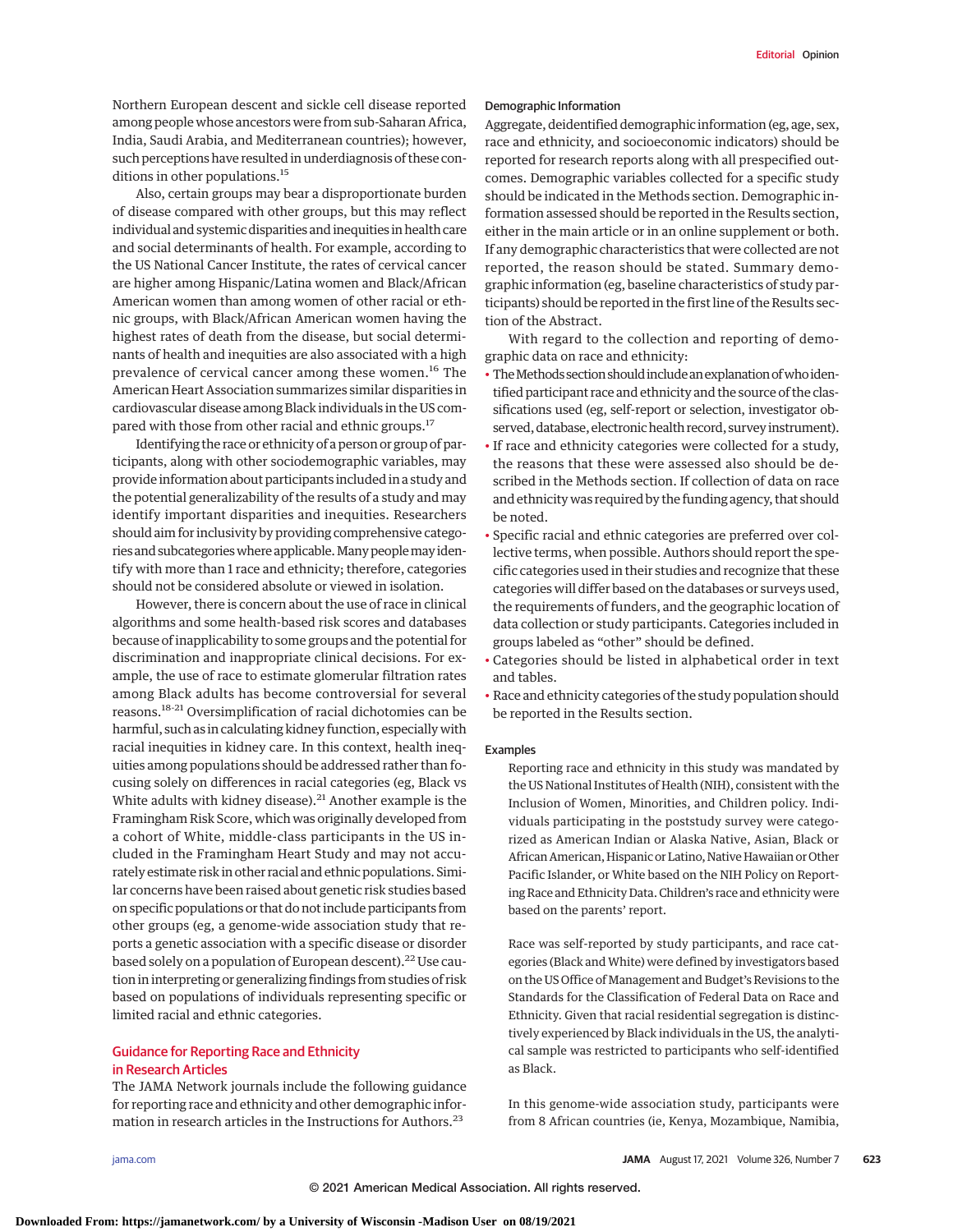Nigeria, South Africa, Sudan, Uganda, and Zambia). Any Black African group from any of the 8 African countries (mostly of Bantu descent) was included in the Black African cohort. The South African group composed primarily of multiple racial categories, comprising any admixture combination of individuals of European, Southeast Asian, South Asian, Bantu-speaking African, and/or indigenous Southern African hunter-gatherer ancestries (Khoikhoi, San, or Bushmen), was renamed admixed African individuals. The race and ethnicity of an individual was self-reported.

Data for this study included US adults who self-reported as non-Hispanic Black (hereafter, Black), Hispanic or Latino, and non-Hispanic White (hereafter, White) individuals. We excluded individuals who self-reported being Asian or of other race and ethnicity (which included those who were American Indian or Alaska Native and Native Hawaiian or Other Pacific Islander) because of small sample sizes.

# Additional Guidance for Use of Racial and Ethnic Collective Terms

Specific racial and ethnic terms are preferred over collective terms, when possible. Authors should report the specific categories used in their studies and recognize that these categories will differ based on the databases or surveys used, the requirements of funders, and the geographic location of data collection or study participants.

When collective terms are used, merging of race and ethnicity with a virgule as "race/ethnicity" is no longer recommended. Instead, "race and ethnicity" is preferred, with the understanding that there are numerous subcategories within race and ethnicity. Given that a virgule often means "and/or," which can be confusing, do not use the virgule construction in this context (see also 8.4, Forward Slash [Virgule, Solidus]).

The general term *minorities* should not be used when describing groups or populations because it is overly vague and implies a hierarchy among groups. Instead, include a modifier when using the word "minority" and do not use the term as a stand-alone noun, for example, *racial and ethnic minority groups* and *racial and ethnic minority individuals*. 11,24 However, even this umbrella term may not be appropriate in some settings. Other terms such as *underserved populations* (eg, when referring to health disparities among groups) or *underrepresented populations* (eg, when referring to a disproportionately low number of individuals in a workforce or educational program) may be used provided the categories of individuals included are defined at first mention.<sup>25</sup> The term *minoritized* may be acceptable as an adjective provided that the noun(s) that it is modifying is included (eg, "racial and ethnic minoritized group"). *Groups that have been historically marginalized* could be suitable in certain contexts if the rationale for this designation is provided and the categories of those included are defined or described at first mention.<sup>11</sup>

The nonspecific group label "other" for categorizing race and ethnicity is uninformative and may be considered pejorative. However, the term is sometimes used for comparison in data analysis when the numbers of those in some subgroups are too small for meaningful analyses. The term should not be used as a "convenience" grouping or label unless it was a prespecified formal category in a database or research instrument. In such cases, the categories included in "other" groups should be defined and reported. Authors are advised to be as specific as possible when reporting on racial and ethnic categories (even if these categories contain small numbers). If the numbers in some categories are so small as to potentially identify study participants, the specific numbers and percentages do not need to be reported provided this is noted. For cases in which the group "other" is used but not defined, the author should be queried for further explanation.

The terms *multiracial* and *multiethnic* are acceptable in reports of studies if the specific categories these terms comprise are defined or if the terms were predefined in a study or database to which participants self-selected. If the criteria for data quality and confidentiality are met, at a minimum, the number of individuals identifying with more than 1 race should be reported. Authors are encouraged to provide greater detail about the distribution of multiple racial and ethnic categories if known. In general, the term *mixed race* may carry negative connotations<sup>13</sup> and should be avoided, unless it was specifically used in data collection; in this case, the term should be defined, if possible. To the extent possible, the specific type of multiracial and multiethnic groups should be delineated.

## Example

In this study, 140 participants (25%) self-reported as multiracial, which included 100 (18%) identifying as Asian andWhite and 40 (7%) as Black and White.

Other terms may enter the lexicon as descriptors or modifiers for racial and ethnic categories of people. For example, the term *people of color* was introduced to mean all racial and ethnic groups that are not considered White or of European ancestry and as an indication of antiracist, multiracial solidarity. However, there is concern that the term may be "too inclusive," to the point that it erases differences among specific groups.<sup>13,26-28</sup> There are similar concerns about use of the collective and abbreviated terms for *Black, Indigenous, and people of color* (*BIPOC*) and *Black, Asian, and minority ethnic* (*BAME*) (commonly used in the UK). Criticism of these terms has noted that they disregard individuals' identities, do not include all underrepresented groups, eliminate differences among groups, and imply a hierarchy among them.13,26-28 Although these terms may be used colloquially (eg, within an opinion article), preference is to describe or define the specific racial or ethnic categories included or intended to be addressed. These terms should not be used in reports of research, unless the terms are included in a database on which a study is based or specified in a research data collection instrument (eg, survey questionnaire).

In agreement with other guides,<sup>13,24</sup> other terms related to colors, such as *brown* and *yellow*, should not be used to describe individuals or groups. These terms may be less inclusive than intended or considered pejorative or a racial slur.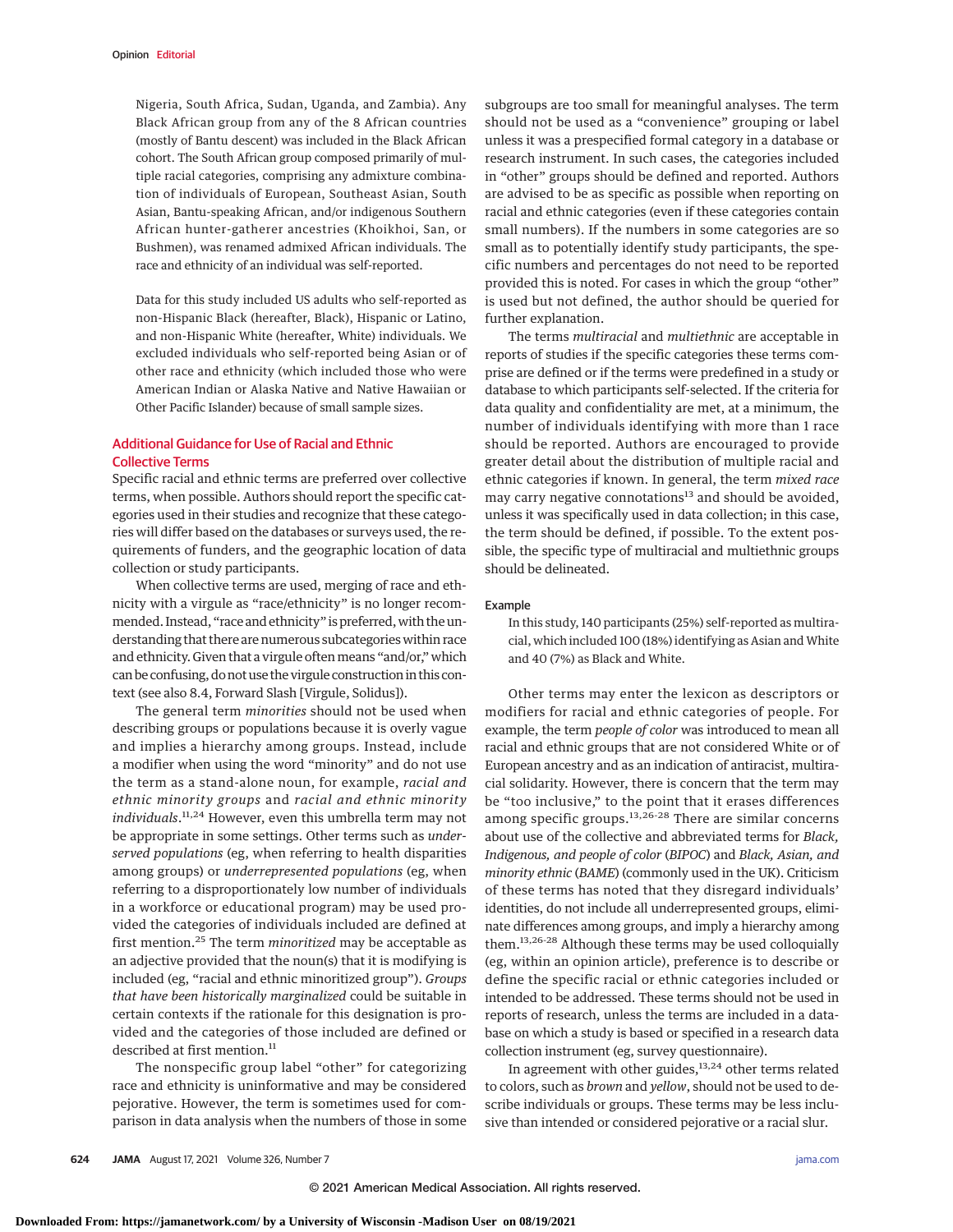In addition, avoid collective reference to racial and ethnic minority groups as "non-White." If comparing racial and ethnic groups, indicate the specific groups. Researchers should avoid study designs and statistical comparisons of White groups vs "non-White" groups and should specify racial and ethnic groups included and conduct analyses comparing the specific groups. If such a comparison is justified, authors should explain the rationale and specify what categories are included in the "non-White" group.

## Capitalization

The names of races, ethnicities, and tribes should be capitalized, such as African American, Alaska Native, American Indian, Asian, Black, Cherokee Nation, Hispanic, Kamba, Kikuyu, Latino, and White. There may be sociopolitical instances in which context may merit exception to this guidance, for example, in an opinion piece for which capitalization could be perceived as inflammatory or inappropriate (eg, "white supremacy").

## Adjectival Usage for Specific Categories

Racial and ethnic terms should not be used in noun form (eg, avoid *Asians*, *Blacks*, *Hispanics*, or *Whites*); the adjectival form is preferred (eg, *Asian women, Black patients*, *Hispanic children*, or *White participants*) because this follows AMA style regarding person-first language. The adjectival form may be used as a predicate adjective to modify the subject of a phrase (eg, "the patients self-identified as Asian, Black, Hispanic, or White").<sup>11</sup>

Most combinations of proper adjectives derived from geographic entities are not hyphenated when used as racial or ethnic descriptors. Therefore, do not hyphenate terms such as *Asian American*, *African American*, *Mexican American,* and similar combinations, and in compound modifiers (eg, *African American patient*).

#### Geographic Origin and Regionalization Considerations

Awareness of the relevance of geographic origin and regionalization associated with racial and ethnic designations is important. In addition, preferred usage may change about the most appropriate designation. For example, the term *Caucasian*had historically been used to indicate the term*White*, but it is technically specific to people from the Caucasus region in Eurasia and thus should not be used except when referring to people from this region.

The terms *African American* or *Black* may be used to describe participants in studies involving populations in the US, following how such information was recorded or collected for the study. However, the 2 terms should not be used interchangeably in reports of research unless both terms were formally used in the study, and the terms should be used consistently within a specific article. For example, among Black people residing in the US, those from the Caribbean may identify as Black but not as African American, whereas Black people whose families have been in the US for several generations may identify as Black and African American. When a study includes individuals of African ancestry in the diaspora, the term *Black* may be appropriate because it does not obscure cultural and linguistic nuances and national origins, such as Dominican, Haitian, and those of African sovereign states (eg, Kenyan, Nigerian, Sudanese), provided that the term was used in the study.

The term *Asian* is a broad category that can include numerous countries of origin (eg, Cambodia, China, India, Japan, Korea, Malaysia, Pakistan, the Philippine Islands, Thailand, Vietnam, and others) and regions (eg, East Asia, South Asia, Southeast Asia).<sup>29</sup> The term may be combined with those from the Pacific Islands as in *Asian or Pacific Islander*. The term *Asian American* is acceptable when describing those who identify with Asian descent among the US population. However, reporting of individuals' selfidentified countries of origin is preferred when known. As with other categories, the formal terms used in research collection should be used in reports of studies.

In reference to persons indigenous to North America (and their descendants), *American Indian* or *Alaska Native* is generally preferred to the broader term *Native American*. However, the term *Indigenous* is also acceptable. There are also other specific designations for people from other locations, such as *Native Hawaiian* and *Pacific Islander*. 29,30 If appropriate, specify the nation or peoples (eg, *Inuit*, *Iroquois*, *Mayan, Navajo*, *Nez Perce*, *Samoan*). Many countries have specific categories for Indigenous peoples (eg, *First Nations* in Canada and *Aboriginal* in Australia). Capitalize the first word and use lowercase for *people* when describing persons who are Indigenous or Aboriginal (eg, *Indigenous people, Indigenous peoples of Canada*, *Aboriginal people*). Lowercase *indigenous* when referring to objects, such as *indigenous plants*.

*Hispanic*, *Latino* or *Latina*, *Latinx*, and *Latine* are terms that have been used for people living in the US of Spanishspeaking or Latin American descent or heritage, but as with other terms, they can include people from other geographic locations.29,30 *Hispanic* historically has been associated with people from Spain or other Spanish-speaking countries in the Western hemisphere (eg, Cuba, Central and South America, Mexico, Puerto Rico); however, individuals and some government agencies may prefer to specify country of origin.<sup>29-31</sup> *Latino* or *Latina* are broad terms that have been used for people of origin or descent from Cuba, Mexico, Puerto Rico, and some countries in Central America, South America, and the Caribbean, but again, individuals may prefer to specify their country of origin.<sup>29-31</sup> When possible, a more specific term (eg, *Cuban*, *Cuban American*, *Guatemalan, Latin American*, *Mexican*, *Mexican American*, *Puerto Rican*) should be used. However, as with other categories, the formal terms used in research collection should be used for reports of studies. For example, some US agencies also include *Spanish origin* when listing Hispanic and Latino. The terms *Latinx* and *Latine* are acceptable as gender-inclusive or nonbinary terms for people of Latin American cultural or ethnic identity in the US. However, editors should avoid reflexively changing *Latino* and *Latina* to *Latinx* or vice versa and should follow author preference. Authors of research reports, in turn, should use the terms that were prespecified in their study (eg, via participant self-report or selection, investigator observed, database, electronic health record, survey instrument).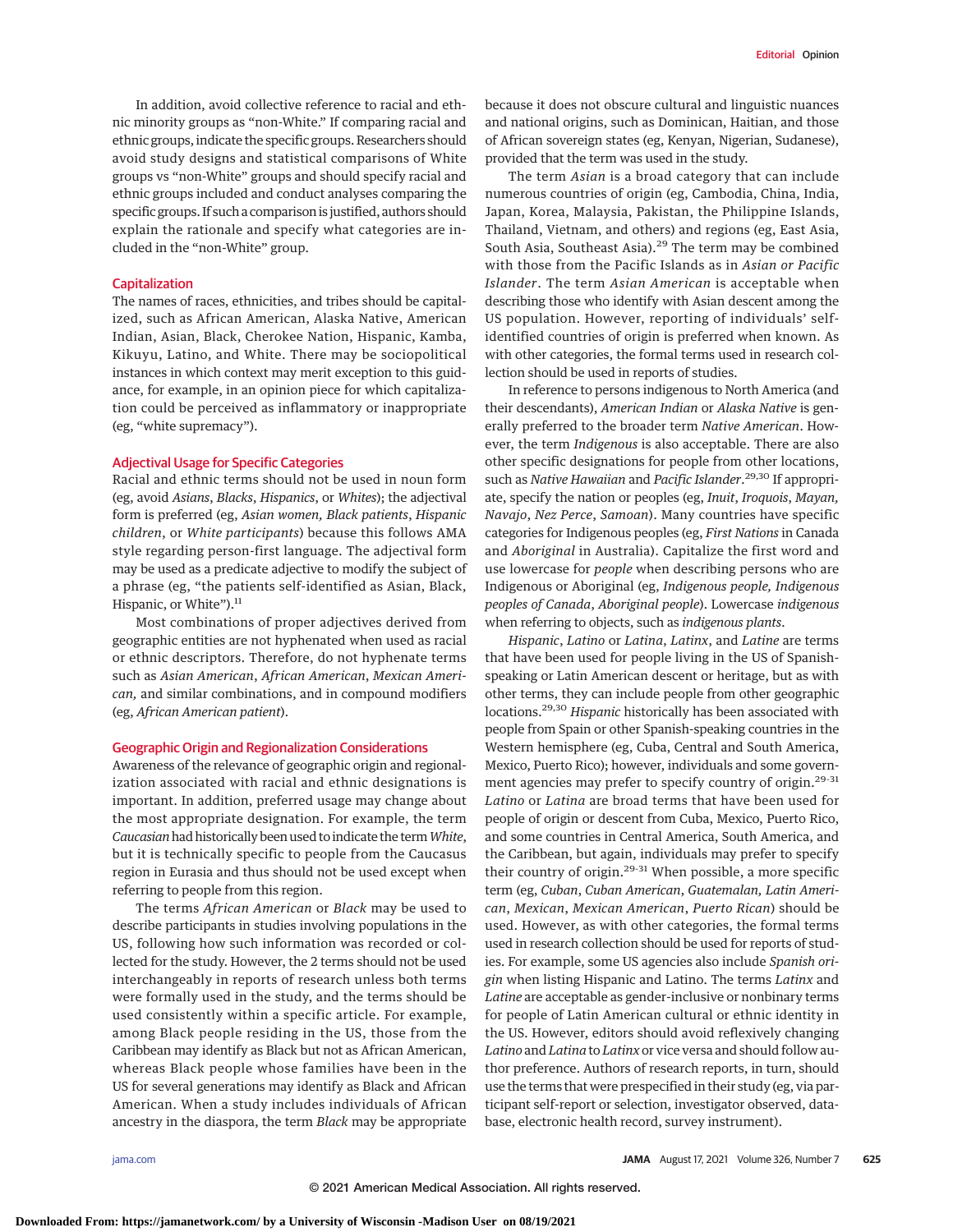Description of people as being of a regional descent (eg, of African, Asian, European, or Middle Eastern or North African descent) is acceptable if those terms were used in formal research. However, it is preferable to identify a specific country or region of origin when known and pertinent to the study.

#### Example

For the genome-wide association study discovery stage, study participants of African ancestry were recruited from Ghana, Nigeria, South Africa, and the US, where the same phenotype definition was applied to diagnose primary open-angle glaucoma. The second validation meta-analysis included individuals with primary open-angle glaucoma and matched control individuals from Mali, Cameroon, Nigeria (Lagos, Kaduna, and Enugu), Brazil, Saudi Arabia, the Democratic Republic of the Congo, Morocco, and Peru.

For example, it is generally preferable to describe persons of Asian ancestry according to their country or regional area of origin (eg, *Cambodian*, *Chinese*, *Indian*, *Japanese*, *Korean*, *Sri Lankan*, *East Asian*, *Southeast Asian*). Similarly, study participants from the Middle Eastern and North African region should be described using their nation of origin (eg, *Egyptian*, *Iranian*, *Iraqi*, *Israeli*, *Lebanese*) when possible. Individuals of Middle Eastern and North African descent who identify with Arab ancestry and reside in the US may be referred to as *Arab American*. In such cases, researchers should report how categories were determined (eg, self-reported or selected by study participants or from demographic data in databases or other sources).

Note that *Arab* and *Arab American, Asian*and *Asian American, Chinese* and *Chinese American*, *Mexican* and *Mexican American*, and so on are not equivalent or interchangeable.

For studies that use national databases or include participants in a single country, a term for country of origin can be included if the term was provided at data collection (eg, *Chinese American* and *Korean American* for a study performed in the US, or *Han Chinese* and *Zhuang Chinese* for a study conducted in China). Again, how these designations were determined (eg, self-reported or selected or by other means) should be reported.

## Abbreviations

Generally, abbreviations of categories for race and ethnicity should be avoided unless necessary because of space constraints (eg, in tables and figures) or to avoid long, repetitive strings of descriptors. If used, any abbreviations should be clearly explained parenthetically in text or in table and figure footnotes or legends.

# Guidance for Journals and Publishers That Collect Data on Editors, Authors, and Peer Reviewers

Journals and publishers that collect race and ethnicity data on editors, editorial board members, authors, and peer reviewers should follow principles of confidentiality, privacy, and inclusivity and should permit individuals to self-identify or opt out of such identification. The Joint Commitment on Action for Inclusion and Diversity in Publishing is developing an international list of terms for journals and publishers that collect information on race and ethnicity.<sup>32</sup>

Journals that collect information on race and ethnicity should not permit editorial decisions to be influenced by the demographic characteristics of authors, peer reviewers, editorial board members, or editors. In addition, the collection and use of such data should respect privacy regulations and be secured to prevent disclosure of personally identifiable information. Individual personally identifiable information of authors and peer reviewers should not be accessible to anyone involved in editorial decisions. Such data may be used in aggregate to benchmark and monitor strategies to promote and improve the diversity of journals.

#### ARTICLE INFORMATION

**Author Affiliations:** Executive Managing Editor, JAMA and the JAMA Network, Chicago, Illinois (Flanagin); Deputy Managing Editor, JAMA Network, Chicago, Illinois (Frey); Managing Editor, JAMA, Chicago, Illinois (Christiansen).

**Group Information:** The members of the AMA Manual of Style Committee appear at the end of the article.

**Corresponding Author:** Annette Flanagin, RN, MA, JAMA and the JAMA Network, 330 N Wabash Ave, Chicago, IL 60611 (annette.flanagin@ jamanetwork.org).

**Conflict of Interest Disclosures:** Ms Christiansen is chair and Mss Flanagin and Frey are members of the AMA Manual of Style committee.

**Members of the AMA Manual of Style Committee**: Stacy L. Christiansen, MA, managing editor, JAMA; Miriam Y. Cintron, BA, assistant managing editor, JAMA; Angel Desai, MD, MPH, associate editor, JAMA Network Open, and assistant professor, University of California, Davis; Annette Flanagin, RN, MA, executive managing editor, JAMA and JAMA Network; Phil B. Fontanarosa, MD, MBA, interim editor in chief, JAMA and JAMA Network;

Tracy Frey, BA, deputy managing editor, JAMA Network; Iris Y. Lo, BA, assistant deputy managing editor, JAMA Network; Connie Manno, ELS, freelance manuscript editing director, JAMA Network; and Christopher C. Muth, MD, senior editor, JAMA, and assistant professor, Rush University Medical Center.

**Additional Contributions:** We thank the following individuals for their thoughtful review and comments that helped shape this guidance: Nadia N. Abuelezam, ScD, Boston College William F. Connell School of Nursing; Adewole S. Adamson, MD, MPP, Associate Editor, JAMA Dermatology, University of Texas at Austin, Internal Medicine, Division of Dermatology; Dewesh Agrawal, MD, Children's National Hospital, and Departments of Pediatrics and Emergency Medicine, George Washington University School of Medicine and Health Sciences; Kristine J. Ajrouch, PhD, Department of Sociology, Eastern Michigan University; Germine H. Awad, PhD, University of Texas at Austin; Maria Baquero, PhD, MPH, senior social epidemiologist, Research and Evaluation Unit, Bureau of Epidemiology Services, Division of Epidemiology, New York City Department of Health and Mental Hygiene; Aisha Barber, MD, MEd, Children's National Hospital, and Department of

Pediatrics, George Washington University School of Medicine and Health Sciences; Ashley Bennett, MD, Children's Hospital Los Angeles; Howard Bauchner, MD, former editor in chief, JAMA and JAMA Network; Khadijah Breathett, MD, MS, Department of Medicine, University of Arizona; Thuy D. Bui, MD, Department of Medicine, Global Health/ Underserved Populations Track, University of Pittsburgh School of Medicine; Kim Campbell, BS, senior manuscript editor, JAMA; Jessica Castner, PhD, RN-BC, editor in chief, Journal of Emergency Nursing; Linh Hồng Chương, MPH, Department of Health Policy & Management, UCLA Fielding School of Public Health; Francisco Cigarroa, MD, Department of Surgery, Director, Transplant Center, UT Health, San Antonio, and JAMA editorial board member; Desiree M. de la Torre, MPH, MBA, Community Affairs & Population Health Improvement, Children's National Hospital; Christopher P. Duggan, MD, MPH, Center for Nutrition at Boston Children's Hospital and Harvard Medical School; Torian Easterling, MD, New York City Department of Health and Mental Hygiene; Enrique Escalante, MD, MSHS, director of Diversity Recruitment and Inclusion, Children's National Hospital, and Department of Pediatrics, George Washington University School of Medicine and